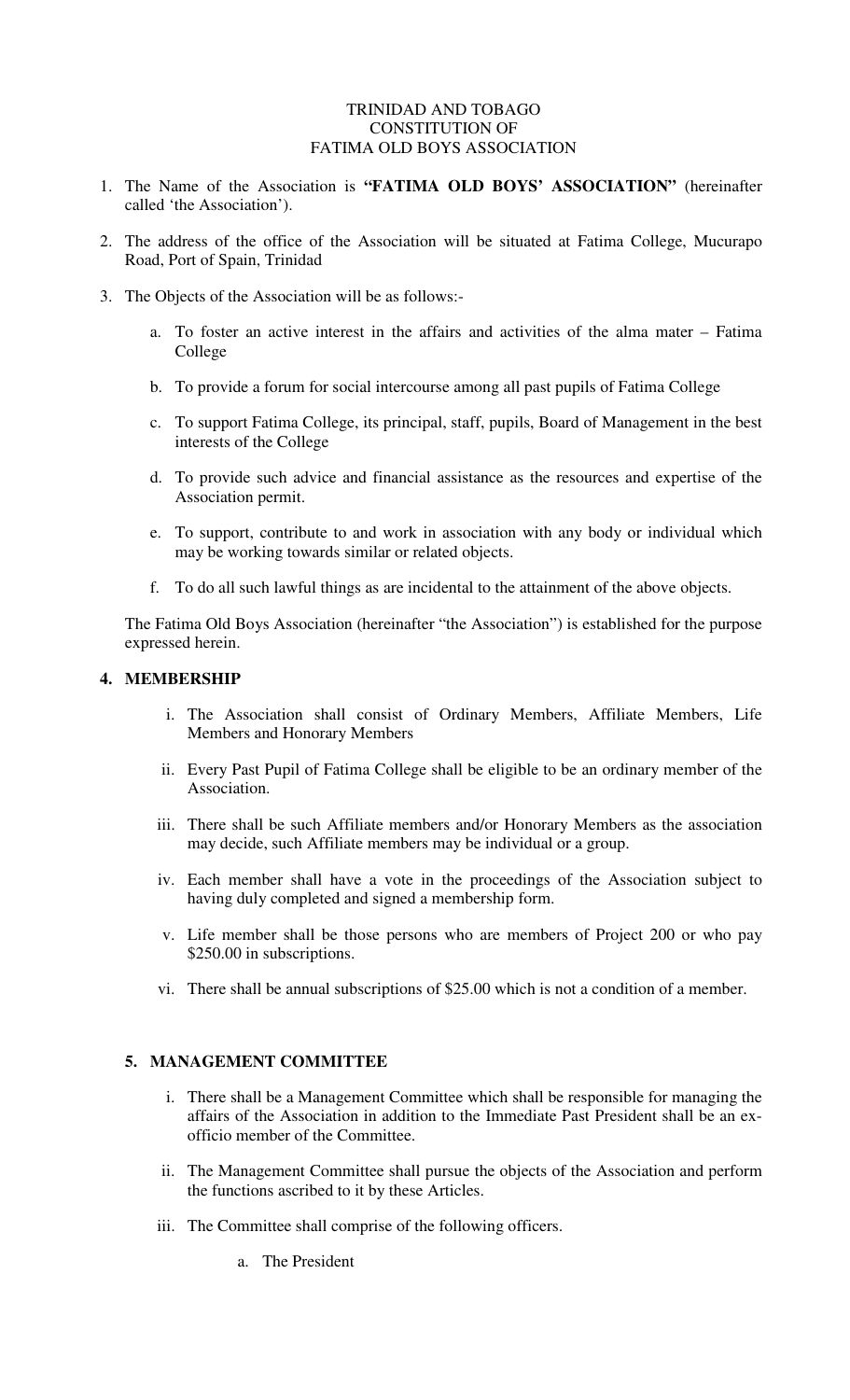- b. The Vice President
- c. The Secretary
- d. The Treasurer
- e. Three Ordinary Members of the Association
- f. Immediate Past President ex-officio member
- iv. The President shall be the Chairman of the Committee and shall represent the Association in the first instance and shall perform such functions as may be assigned and/or delegated by the Committee.
- v. The Vice President shall perform all such functions as may be delegated to him by the Committee or the President and in the President's absence exercise all such powers as are conferred upon the President by those Articles.
- vi. The Secretary shall prepare, issue and shall have custody of all records and proceedings of the Association and the Management Committee.
- vii. The Treasurer shall prepare and shall have custody of all accounts, books, financial records of the Association and the Management Committee.
- viii. The Management Committee shall be elected at the Annual General Meeting of the Association and shall hold office until the next Annual General Meeting after they have been elected whereupon they shall retire, but subject to them not serving more than two terms, offer themselves for re-election.
- ix. The Management Committee may appoint from among themselves or members of the Association, sub-committees for special purposes and may delegate to them such powers as they see fit.
- x. The Management Committee should regulate its own procedure.
- xi. The Management Committee may fill any vacancy during the course of the year by appointing someone from among the Ordinary Membership.
- xii. An Ordinary Member may be appointed by the Management Committee to fill a vacancy in the Management Committee.

# **6. THE ANNUAL GENERAL MEETING**

The Annual General Meeting of the Association shall be held on the  $3<sup>rd</sup>$  Tuesday in February in each year or on such other days as the Committee may delegate, and at a time and place to be appointed by the Management Committee, for the following purposes:-

- i. To receive from the Committee a report for the preceding business year and a balance sheet and a statement of accounts for the financial year.
- ii. To elect the Management Committee of the Association
- iii. To elect Auditors for the coming year
- iv. To decide on any matters which may be duly submitted to the meeting.

# **7. NOTICE OF BUSINESS**

Any member desirous of proposing any motion at the Annual General Meeting shall give notice thereof in writing to the Secretary not later than the last day of January in the relevant year.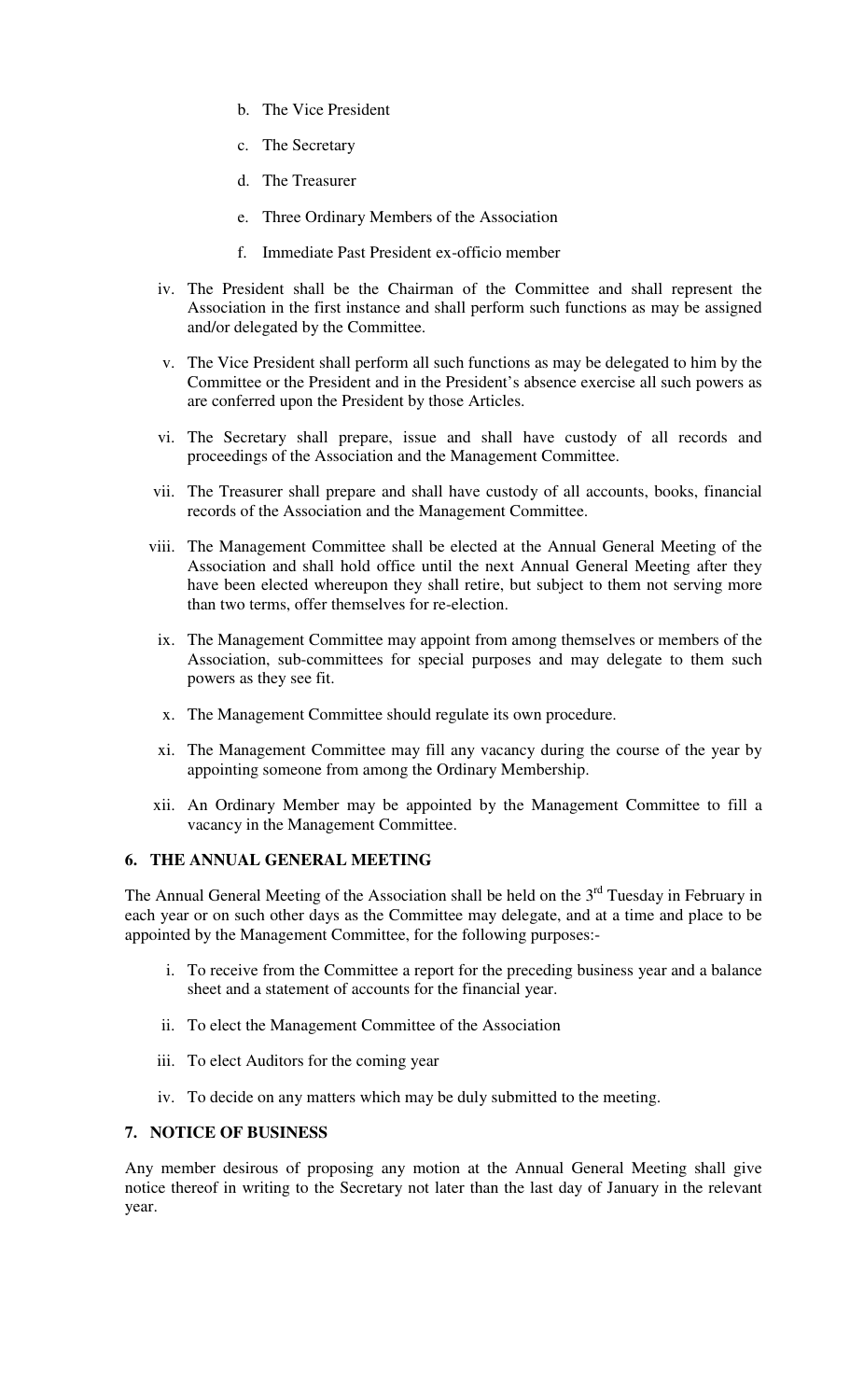# **8. EXTRAORDINARY GENERAL MEETING**

The Management Committee may at any time for any special purpose call an Extraordinary General Meeting and shall do so within six weeks after receipt by the Secretary of a written requisition of any three of their members or of any ten members, stating the purpose for which the meeting is required.

# **9. NOTICE OF MEETINGS**

Fourteen days at least before the Annual General Meeting and twenty one days at least before any Extraordinary General Meeting, a notice of such meeting and of business to be transacted thereat shall be sent to every member and no business other than that of which notice has been given shall be brought forward as such meeting except with the unanimous approval of the members present. Alternatively, such notice may in the discretion of the Committee to be given to members by means of advertisement in a local daily newspaper and/or the electronic media.

### **10. QUORUM**

- i. A quorum at any General Meeting of the Association shall be twelve (12) members personally present and entitled to vote.
- ii. A quorum at any meeting of the Management Committee shall be four members thereof personally present and entitled to vote.
- iii. Sub-Committees may fix their own quorum and regulate their own procedure.
- iv. (a) if no quorum is present at an Annual General Meeting within 30 minutes of the time fixed for the meeting, the meeting shall be adjourned for a week and the members actually present at such adjourned meeting shall be a quorum
	- (b) if no quorum exists at an Extraordinary General Meeting, it shall be dissolved and no other meeting for the purpose of considering the same motion or a motion substantially similar to that proposed to be moved, shall be summoned without the leave of the Committee before the next Annual General Meeting.

### **11. FINANCIAL**

True accounts shall be kept of the sums of money received and expended by the Association and the manner in respect of which such receipts and expenditure take place and of the property credits and liabilities of the Association; and subject to any responsible restrictions as to the time and manner of inspecting the same that may be imposed in accordance with the regulations of the Association for the time being shall be open to the inspection of the members. Once at least in every year the accounts of the Association shall be examined and the correctness of the balance sheet ascertained by two or more members as defined in paragraph 12 (ii)

- i. The Financial Year of the Association shall be on the  $31<sup>st</sup>$  day of December in each year to which date all accounts shall be balanced.
- ii. Donations shall be paid to the Secretary, Assistant Secretary or Treasurer. One or more accounts shall be opened in the name of the Association with any of the banks doing business in the Republic of Trinidad and Tobago, and each authorized Officer shall deposit forthwith in such account/s all moneys received by him. Moneys shall be withdrawn only on the signature of:
	- a. The Treasurer
	- b. The President
	- c. The Vice President
	- d. The Secretary